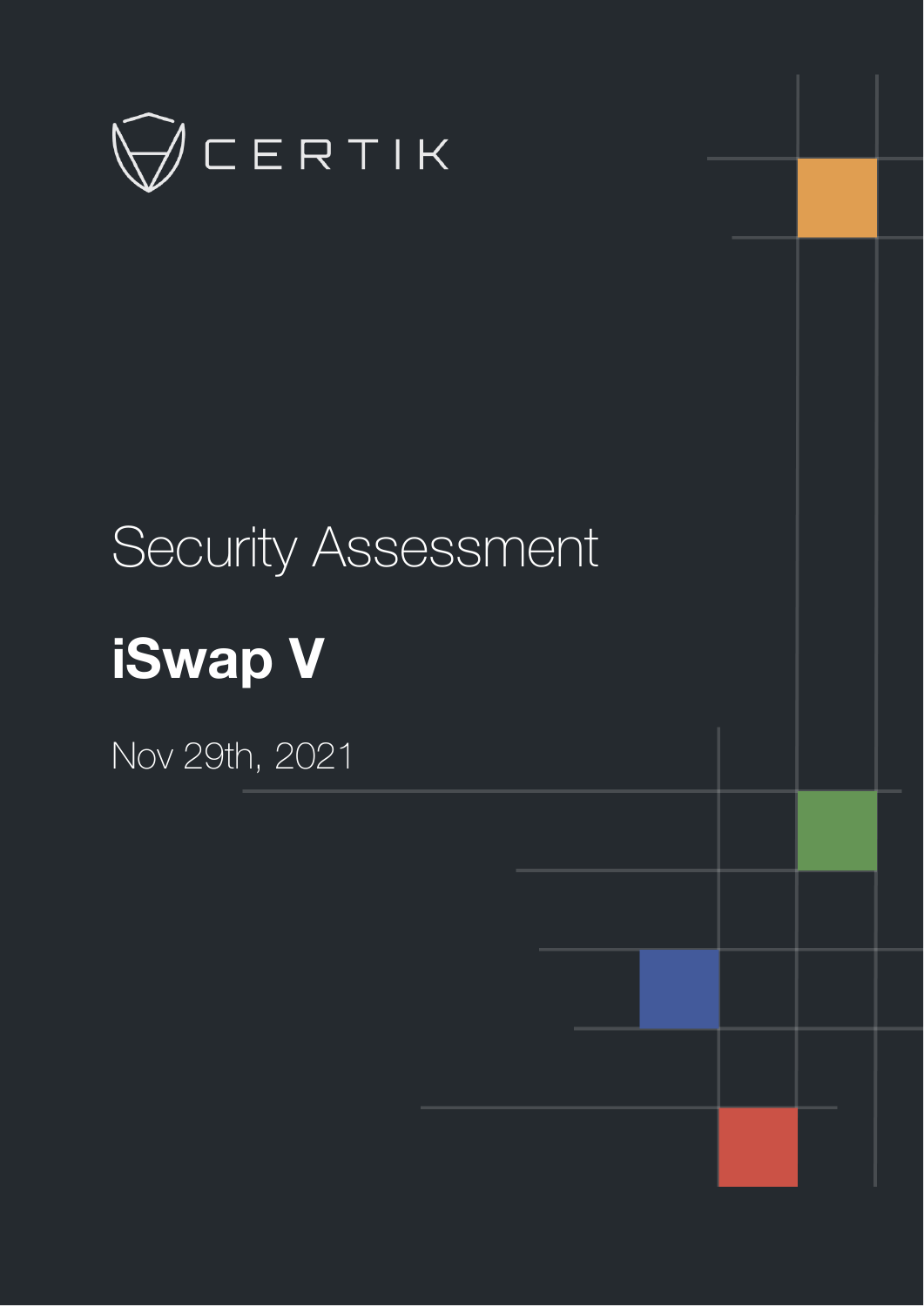# **Table of Contents**

#### **[Summary](#page-2-0)**

**[Overview](#page-3-0)**

**Project [Summary](#page-3-1) Audit [Summary](#page-3-2) [Vulnerability Summary](#page-3-3)** Audit [Scope](#page-4-0)

#### **[Findings](#page-5-0)**

IHI-01 : [Fees specified](#page-6-0) by the caller

IHI-02 : Third [Party Dependencies](#page-7-0)

IHI-03 : Lack of Input [Validation](#page-8-0)

IHI-04 : [Financial](#page-9-0) Models

IHI-05 : [Centralization](#page-11-0) Risk

ISB-01 : Third [Party Dependencies](#page-13-0)

ISB-02 : [Financial](#page-14-0) Models

ISB-03 : [Centralization](#page-16-0) Risk

**[Appendix](#page-18-0)**

**[Disclaimer](#page-19-0)**

**[About](#page-22-0)**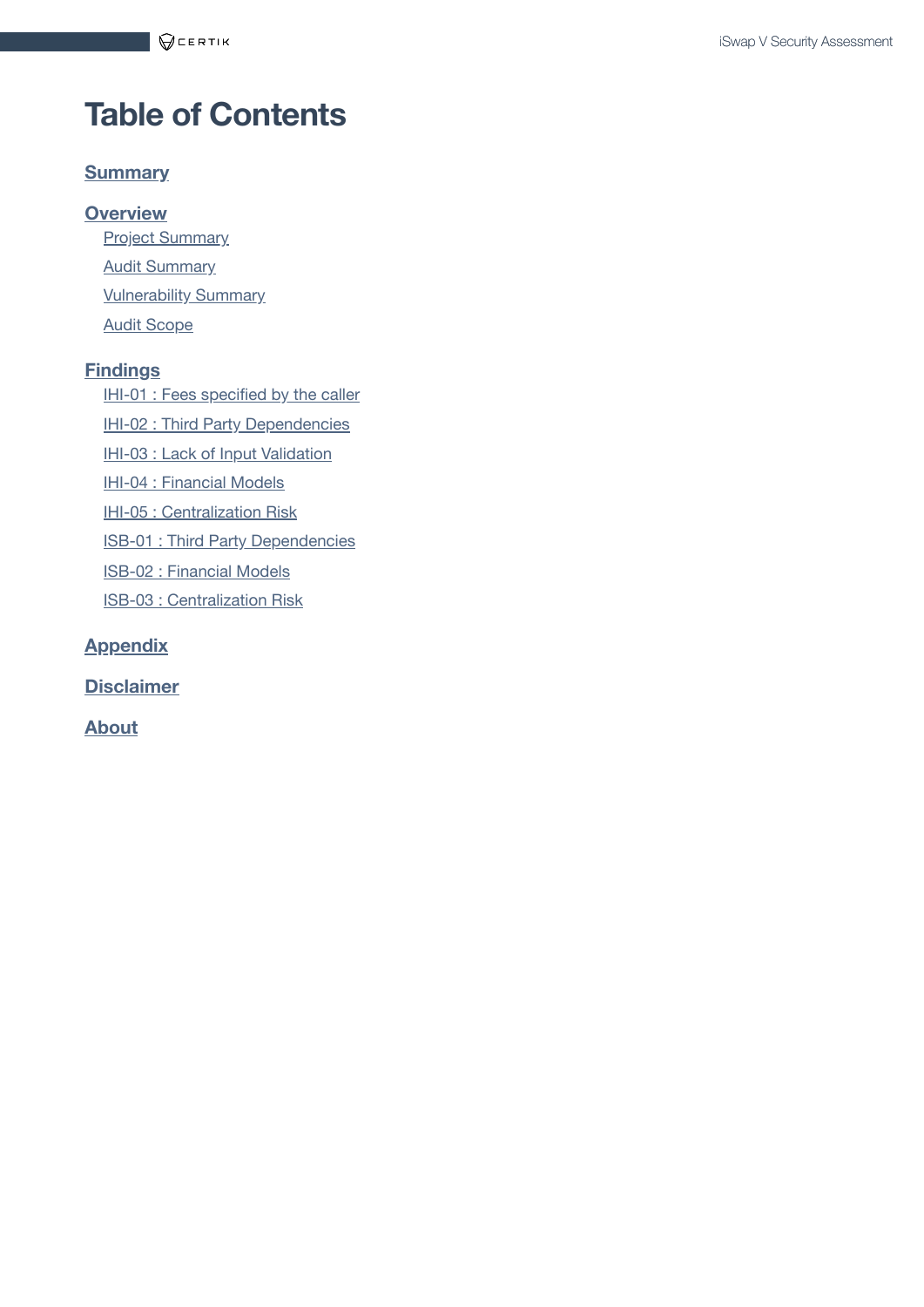# <span id="page-2-0"></span>**Summary**

This report has been prepared for iSwap to discover issues and vulnerabilities in the source code of the iSwap V project as well as any contract dependencies that were not part of an officially recognized library. A comprehensive examination has been performed, utilizing Static Analysis and Manual Review techniques.

The auditing process pays special attention to the following considerations:

- Testing the smart contracts against both common and uncommon attack vectors.
- Assessing the codebase to ensure compliance with current best practices and industry standards.
- Ensuring contract logic meets the specifications and intentions of the client.
- Cross referencing contract structure and implementation against similar smart contracts produced by industry leaders.
- Thorough line-by-line manual review of the entire codebase by industry experts.

The security assessment resulted in findings that ranged from critical to informational. We recommend addressing these findings to ensure a high level of security standards and industry practices. We suggest recommendations that could better serve the project from the security perspective:

- Enhance general coding practices for better structures of source codes;
- Add enough unit tests to cover the possible use cases;
- Provide more comments per each function for readability, especially contracts that are verified in public;
- Provide more transparency on privileged activities once the protocol is live.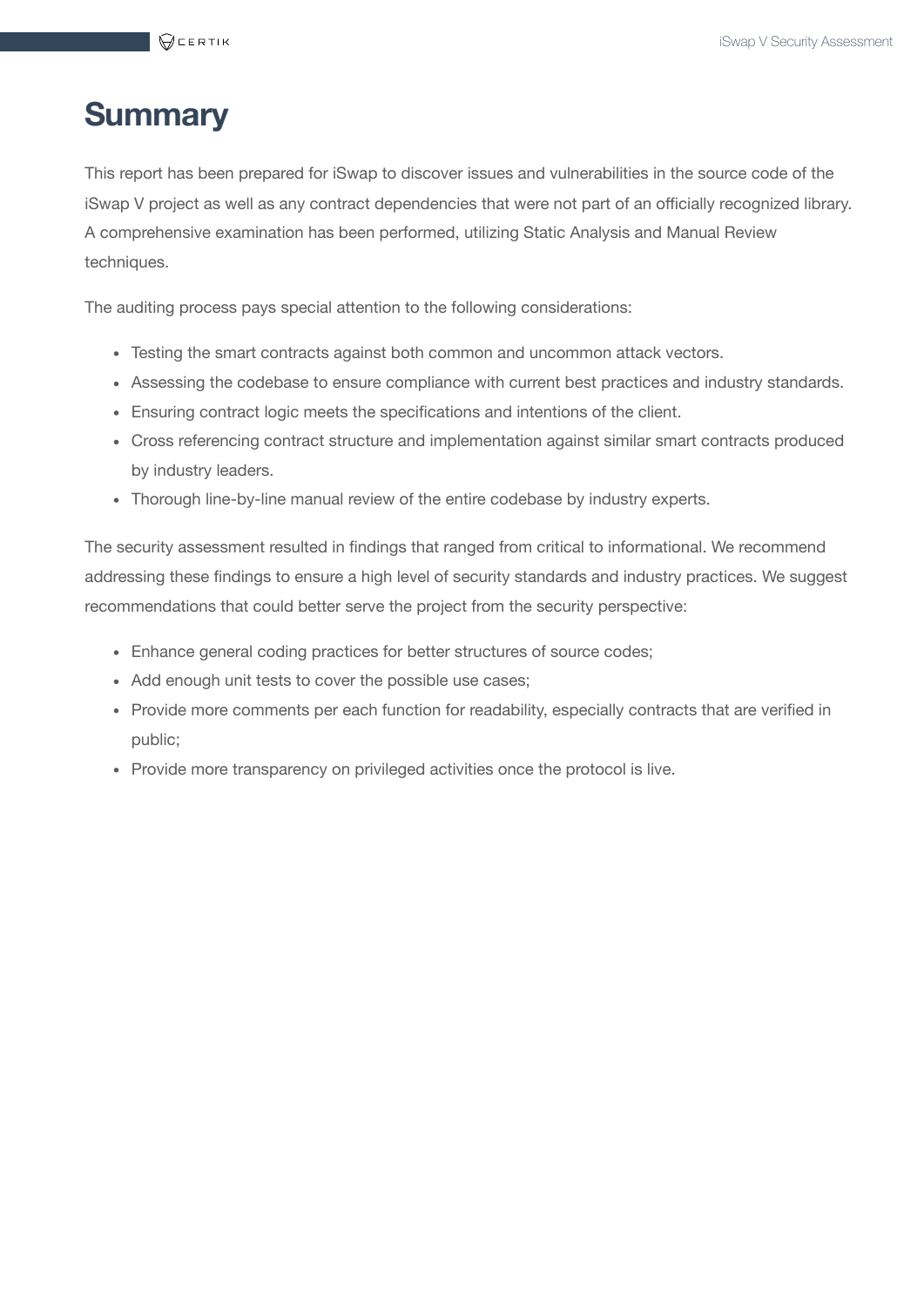# <span id="page-3-0"></span>**Overview**

# <span id="page-3-1"></span>**Project Summary**

| <b>Project Name</b> | iSwap V                                                  |
|---------------------|----------------------------------------------------------|
| <b>Platform</b>     | Ethereum, BSC, Heco, OKExChain, Polygon, Avax, FTM, Arbi |
| Language            | Solidity                                                 |
| Codebase            | https://github.com/dappiswap/iswap-bridge                |
| Commit              | 159b0249e6245be474a7b5773d3c554e1438f674                 |

# <span id="page-3-2"></span>**Audit Summary**

| <b>Delivery Date</b>     | Nov 29, 2021                   |
|--------------------------|--------------------------------|
| <b>Audit Methodology</b> | Static Analysis, Manual Review |
| <b>Key Components</b>    |                                |

# <span id="page-3-3"></span>**Vulnerability Summary**

| <b>Vulnerability Level</b> |                | Total ① Pending | ⊗ Declined  | (i) Acknowledged | <sup>1</sup> Partially Resolved | ⊙ Resolved |
|----------------------------|----------------|-----------------|-------------|------------------|---------------------------------|------------|
| Critical                   | 0              | $\mathbf 0$     | 0           | 0                | 0                               | 0          |
| • Major                    | $\mathbf 0$    | $\mathbf 0$     | $\mathbf 0$ | $\mathbf 0$      | 0                               | 0          |
| • Medium                   | $\overline{2}$ | $\mathbf 0$     | $\mathbf 0$ | $\overline{2}$   | 0                               | 0          |
| Minor<br>$\bullet$         | $\overline{2}$ | $\mathbf 0$     | $\Omega$    | $\mathbf 0$      | 0                               | 2          |
| $\bullet$ Informational    | $\overline{4}$ | $\mathbf 0$     | $\Omega$    | 3                | $\Omega$                        |            |
| Discussion                 | $\mathbf 0$    | $\mathbf 0$     | $\mathbf 0$ | 0                | 0                               | 0          |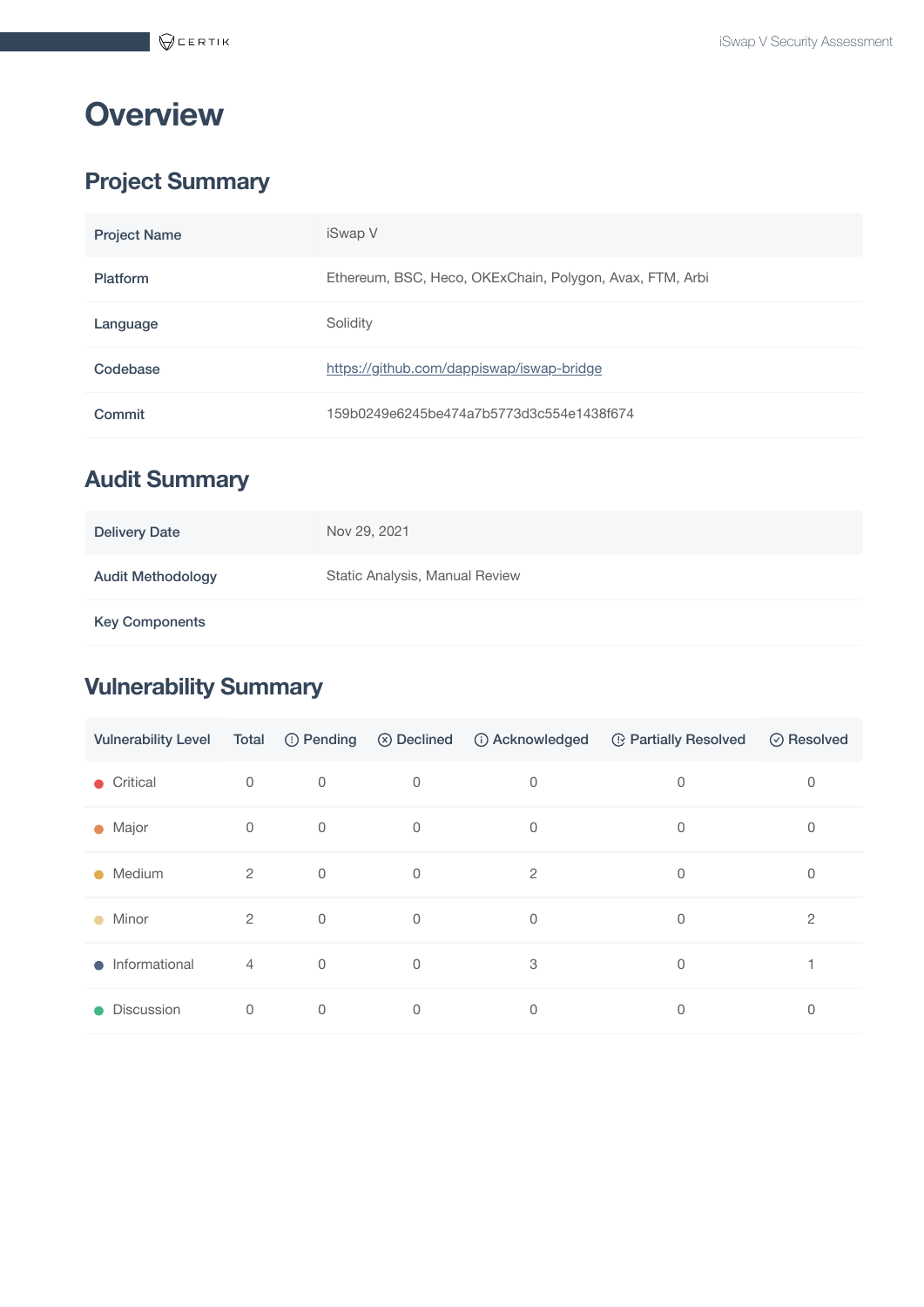# <span id="page-4-0"></span>**Audit Scope**

| ID         | <b>File</b>                                 | <b>SHA256 Checksum</b>                                               |
|------------|---------------------------------------------|----------------------------------------------------------------------|
| IHI        | contracts/IHub.sol                          | 54217004bc0486a44702687489456a1aae34a2914e4bd5c29afe2ea3c878f<br>978 |
| <b>ISB</b> | contracts/ISwapBaseBridge.s<br><sup>o</sup> | 79b6c29cc79a45c33e6d0fc4cec451b574af8e3d16ce2ed252a2ea5e4e9bf6<br>df |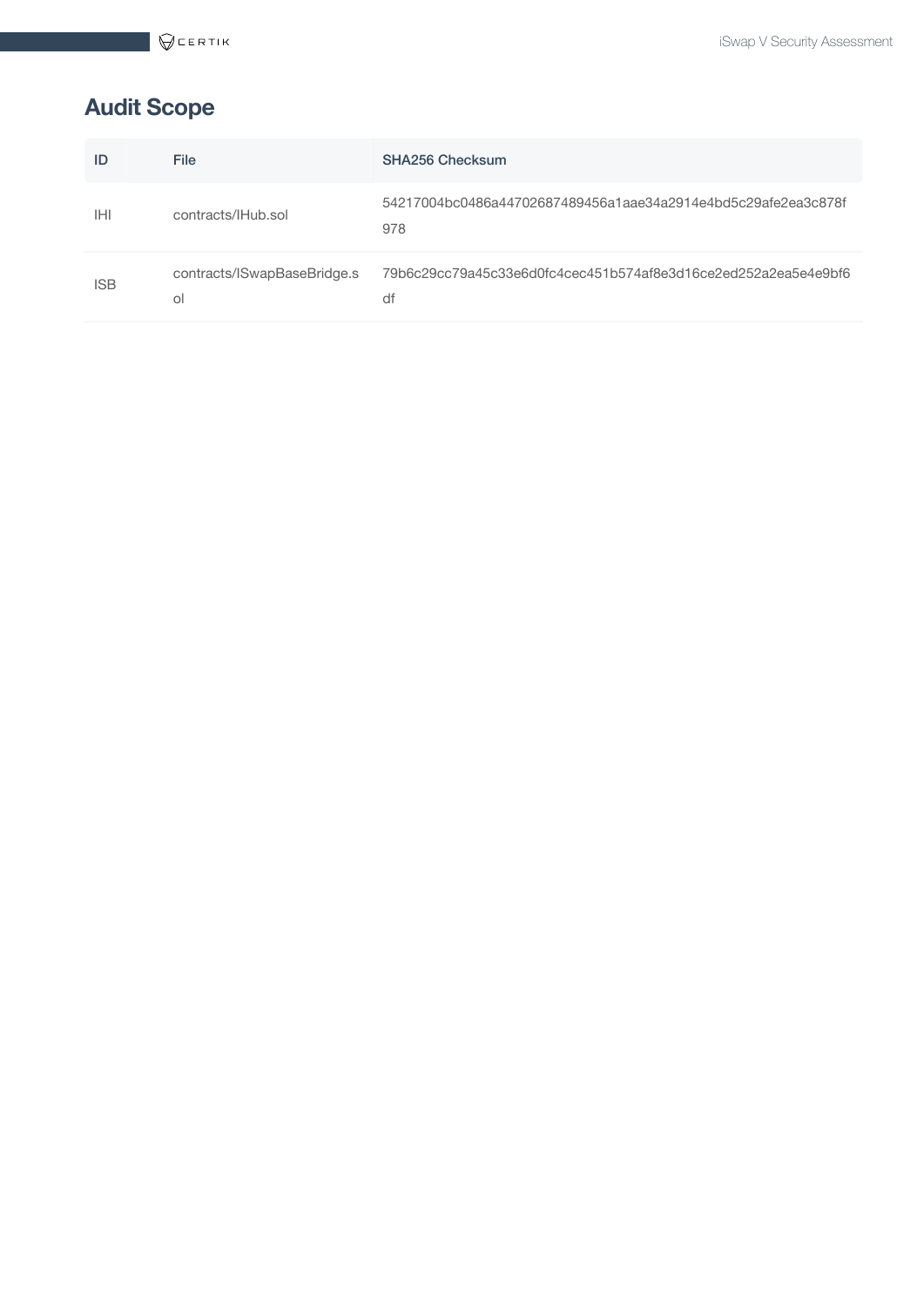$QCERTIK$ 

# <span id="page-5-0"></span>**Findings**



| ID            | <b>Title</b>                    | Category                          | <b>Severity</b> | <b>Status</b>       |
|---------------|---------------------------------|-----------------------------------|-----------------|---------------------|
| $IHI-01$      | Fees specified by the caller    | Logical Issue                     | Minor           | $\odot$ Resolved    |
| $IHI-02$      | <b>Third Party Dependencies</b> | Logical Issue                     | Informational   | (i) Acknowledged    |
| $IHI-03$      | Lack of Input Validation        | Logical Issue                     | Informational   | (i) Acknowledged    |
| $IHI-04$      | <b>Financial Models</b>         | Logical Issue                     | Minor           | $\odot$ Resolved    |
| <b>IHI-05</b> | <b>Centralization Risk</b>      | <b>Centralization / Privilege</b> | <b>Medium</b>   | (i) Acknowledged    |
| $ISBN-01$     | Third Party Dependencies        | Logical Issue                     | Informational   | (i) Acknowledged    |
| $ISB-02$      | <b>Financial Models</b>         | Logical Issue                     | Informational   | $\oslash$ Resolved  |
| <b>ISB-03</b> | <b>Centralization Risk</b>      | <b>Centralization / Privilege</b> | <b>Medium</b>   | Acknowledged<br>(i) |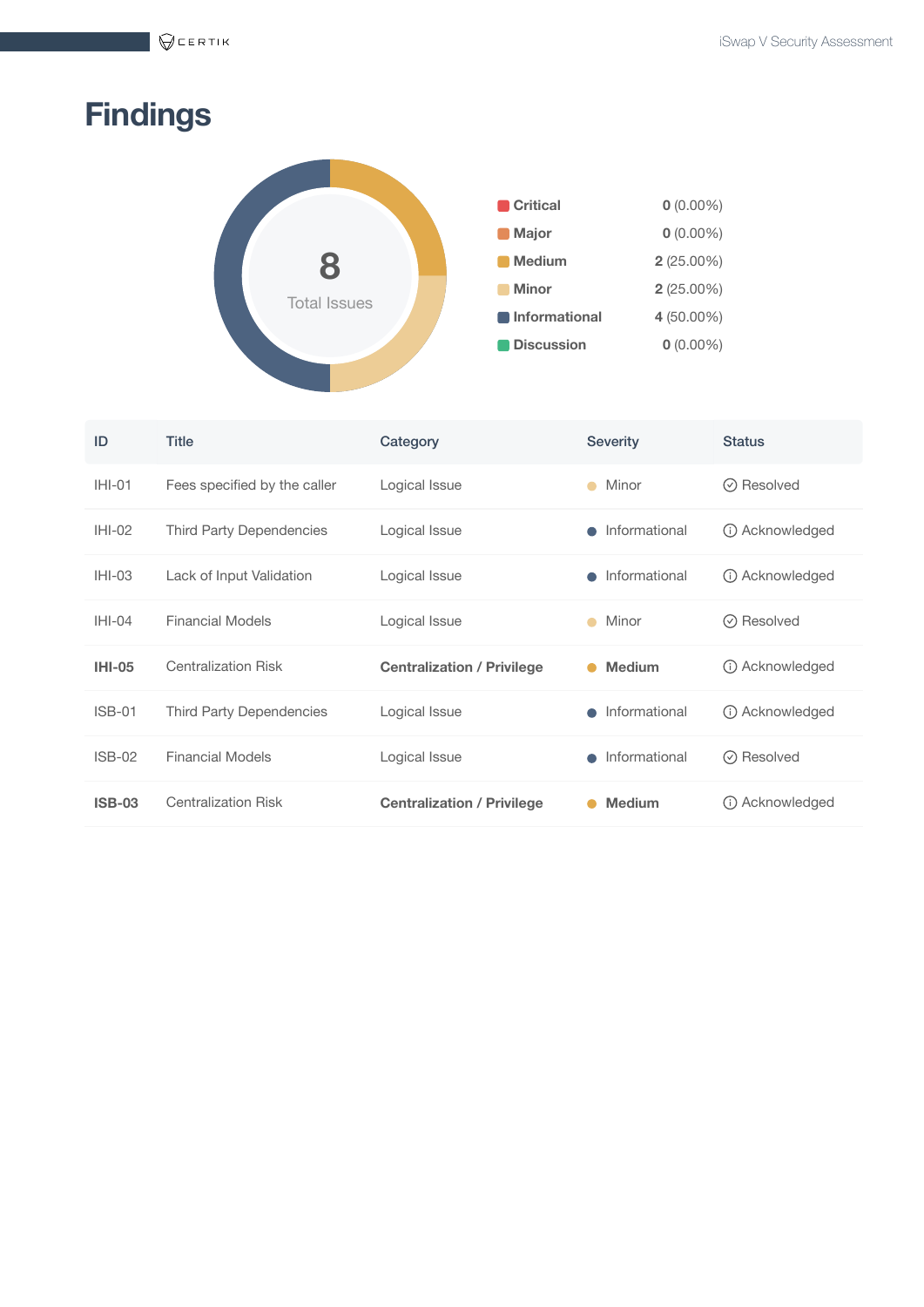# <span id="page-6-0"></span>**IHI-01 | Fees specified by the caller**

| Category      | <b>Severity</b> | Location                                                    | <b>Status</b>      |
|---------------|-----------------|-------------------------------------------------------------|--------------------|
| Logical Issue | Minor           | projects/ISwapV/contracts/IHub.sol (3056ada): 125, 179, 154 | $\oslash$ Resolved |

# **Description**

The fees in the transaction are specified by the function caller.

# **Recommendation**

We suggest that the fees should be calculated or limited in the function.

# Alleviation

The iSwap team heeded our advice and added the limitation for fees, and the change was supplied in commit 82095474a9275092465649abb55d83f8dcbd15c5 .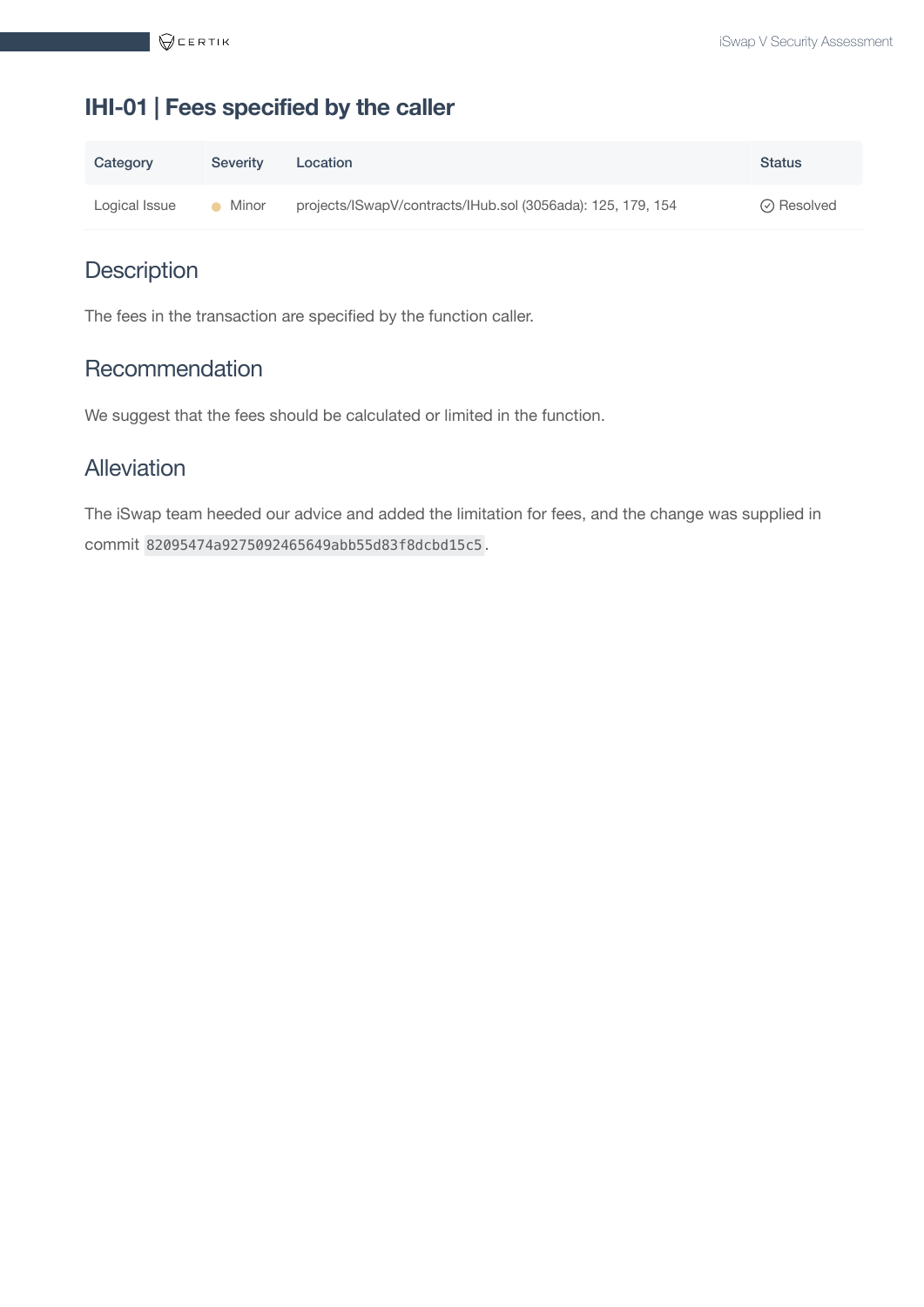# <span id="page-7-0"></span>**IHI-02 | Third Party Dependencies**

| Category      | Severity        | Location                                                    | <b>Status</b>    |
|---------------|-----------------|-------------------------------------------------------------|------------------|
| Logical Issue | • Informational | projects/ISwapV/contracts/IHub.sol (3056ada): 215, 185, 151 | (i) Acknowledged |

# **Description**

The contract is serving as the underlying entity to interact with third party WETH protocols. The scope of the audit treats 3rd party entities as black boxes and assume their functional correctness. However, in the real world, 3rd parties can be compromised and this may lead to lost or stolen assets. In addition, upgrades of 3rd parties can possibly create severe impacts, such as increasing fees of 3rd parties, migrating to new LP pools, etc.

## Recommendation

We understand that the business logic of IHub requires interaction with WETH. We encourage the team to constantly monitor the statuses of 3rd parties to mitigate the side effects when unexpected activities are observed.

### Alleviation

**[IHub]**: We will keep notice the updates of wrapperToken to avoid vulnerabilities.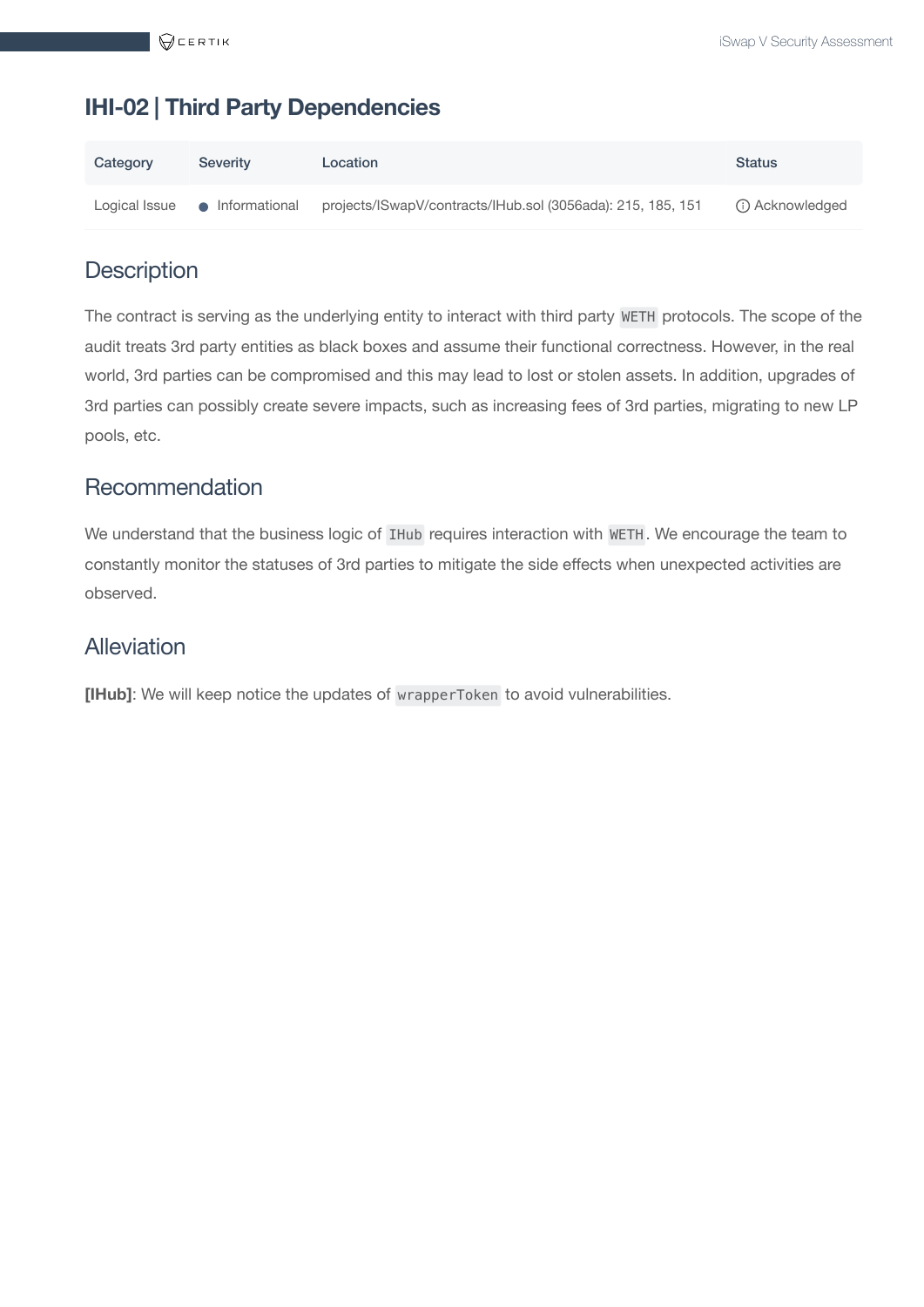# <span id="page-8-0"></span>**IHI-03 | Lack of Input Validation**

| Category      | Severity        | Location                                          | <b>Status</b>    |
|---------------|-----------------|---------------------------------------------------|------------------|
| Logical Issue | • Informational | projects/ISwapV/contracts/IHub.sol (3056ada): 140 | (i) Acknowledged |

# **Description**

The function crossChainETH() didn't check the order.asset . The relayer may call the function refundToken() and crossChainConfirm() according to the order.asset .

## Recommendation

We suggest add the check on the order.asset.

#### Alleviation

**[IHub]**: Our backend program will judge the order.asset is whether reasonable according to which function the user called. If the user calls the function crossChainETH() and changes the order.asset to an unreasonable value, our backend program will still treat the asset as the wrapperToken .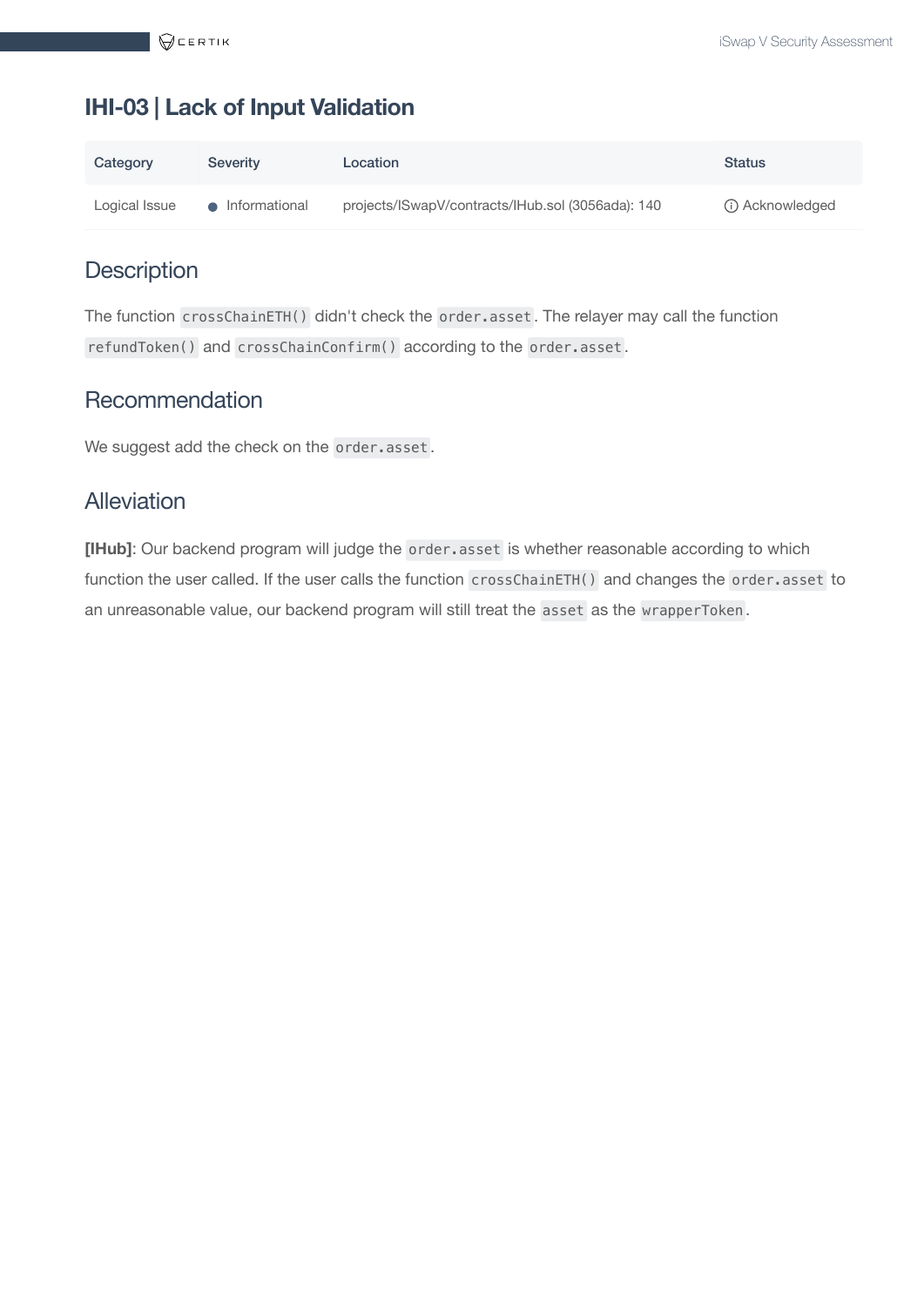# <span id="page-9-0"></span>**IHI-04 | Financial Models**

| Category      | Severity | Location                                     | <b>Status</b>      |
|---------------|----------|----------------------------------------------|--------------------|
| Logical Issue | Minor    | projects/ISwapV/contracts/IHub.sol (3056ada) | $\oslash$ Resolved |

# **Description**

The main function of the IHub protocol can be listed as follows:

- Transfer the specified tokens to the user in the different chain.
- Transfer the platform token to the user in the different chain.
- Return the funds when the transaction failed.

And then, there are some questions:

- 1. The function refundToken() returns the amount order.amount gasFee but the fees have already been transferred to the treasury address when the function crossChainETH and crossChainToken are called. It may cause a loss to the original funds in the contract.
- 2. The function refundToken() can work when the srcOrderState of order is 1. There are a lot of orders which have been successfully handled that can be used in the function refund() . It may cause a loss to the original funds in the contract.
- 3. The reliability of cross-chain swap depends on the relayers' reliability. It may have risks on this mechanism.

#### Recommendation

Financial models of blockchain protocols need to be resilient to attacks. They need to pass simulations and verifications to guarantee the security of the overall protocol.

The financial model of this protocol is not in the scope of this audit.

#### Alleviation

**[IHub]**: The user transfer his/her funds to the contract by the functions crossChainETH() and crossChainToken() . The contract will transfer the fees of transaction and gas to the treasury account. And meanwhile we will also transfer some tokens to the contract as the lower hold funds.

- 1. When we return funds to the user, the fees will from the lower hold funds.
- 2. Our backend program will judge whether the transaction can return funds to the user. The contract only judge the state of the order to avoid the problems with inconsistent data between the database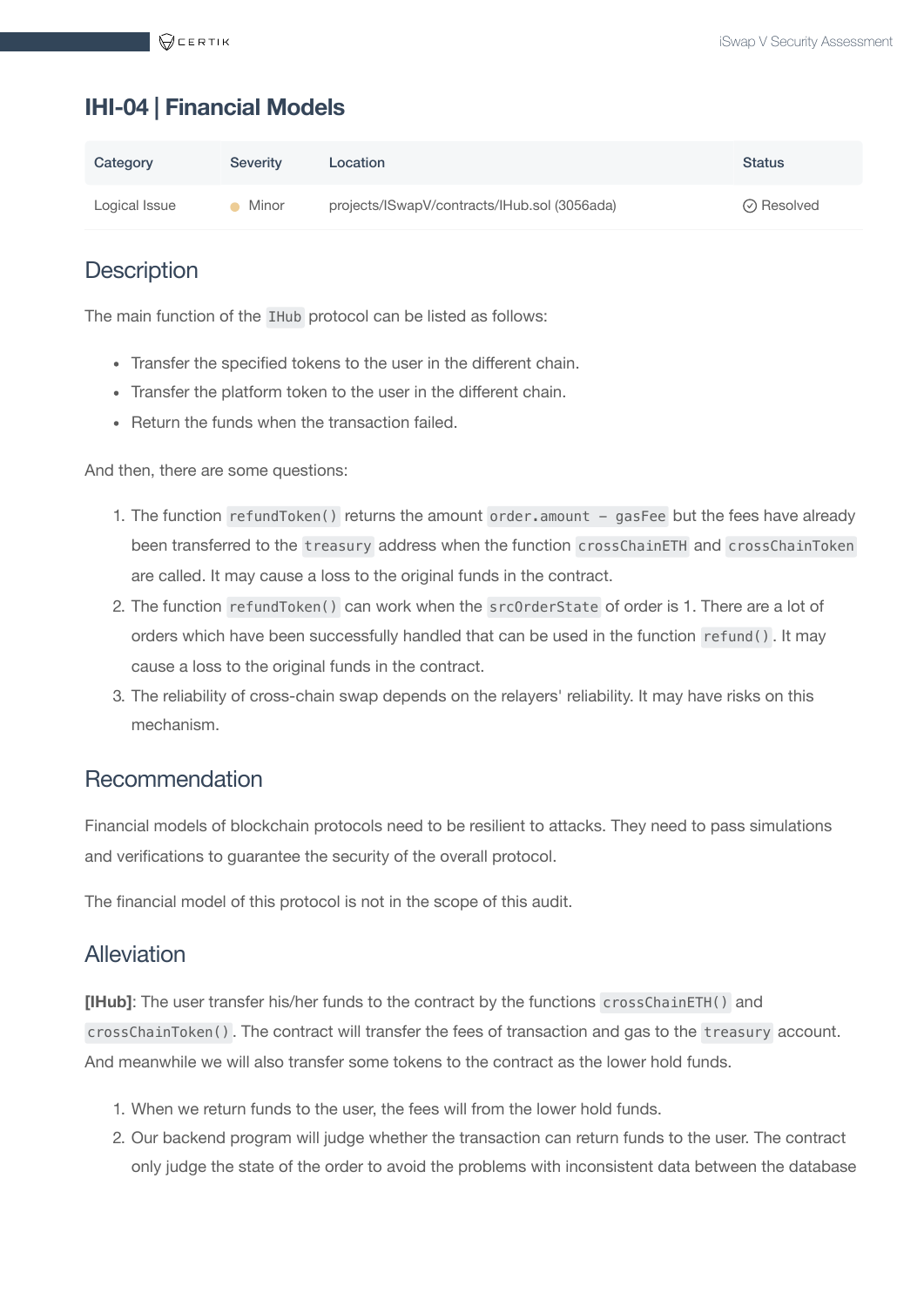and blockchain which are caused by the rollback of block.

3. To sum up, the checks on the cross-chain transaction are in the hands of our backend program. Before the transaction, the program will calculate the fees of cross-chain and gas and return to the user. The user sign the data from the backend program and put it on the chain. If the user change the data from the backend program, the program will refund the user.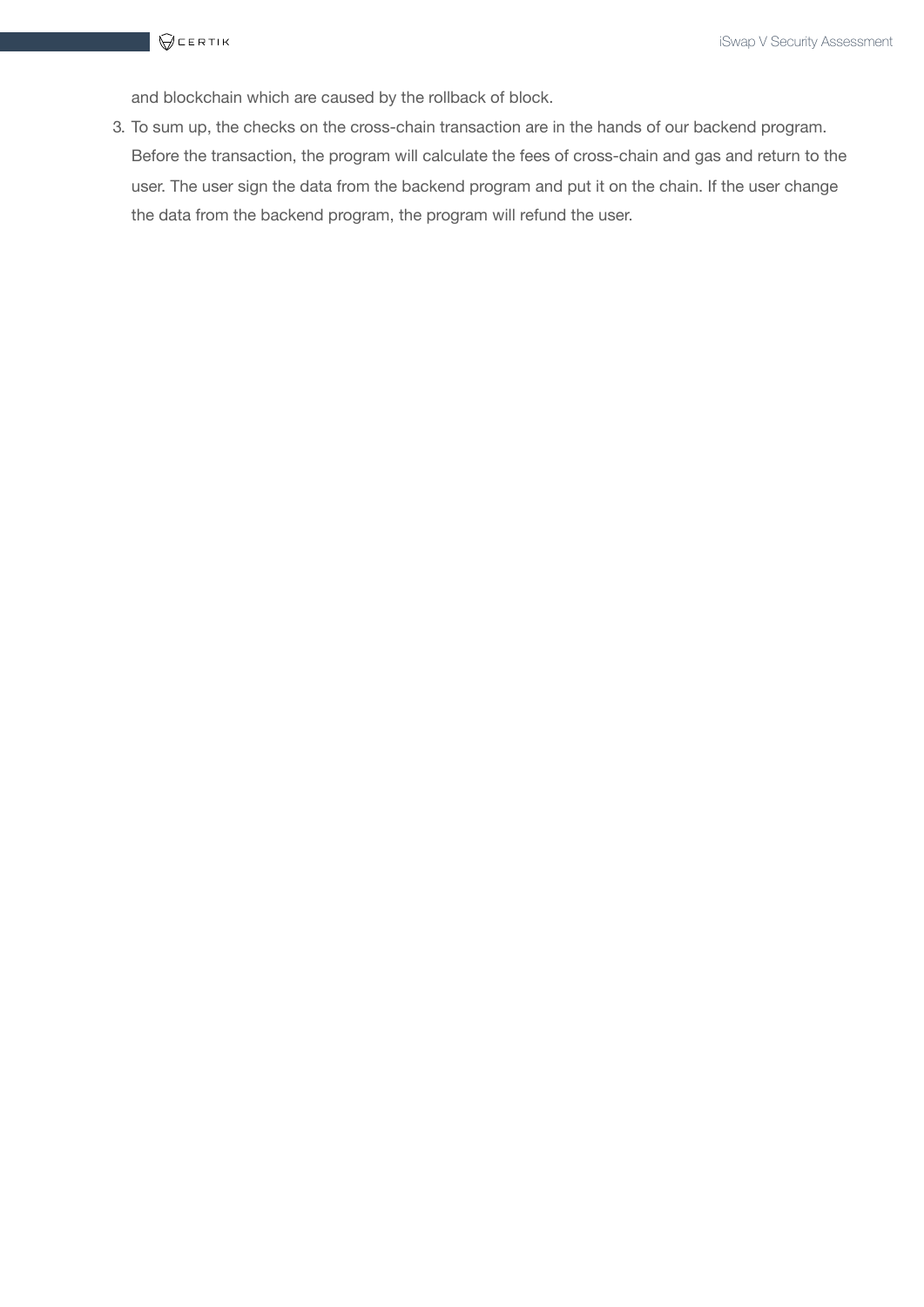# <span id="page-11-0"></span>**IHI-05 | Centralization Risk**

| Category                             | Severity      | Location                                                                                                     | <b>Status</b>    |
|--------------------------------------|---------------|--------------------------------------------------------------------------------------------------------------|------------------|
| Centralization /<br><b>Privilege</b> | <b>Medium</b> | projects/ISwapV/contracts/IHub.sol (3056ada): 305, 294, 281, 27<br>4, 266, 260, 254, 249, 244, 238, 233, 229 | (i) Acknowledged |

# **Description**

In the contract IHub , the role owner has the authority over the following function:

- pause()/unpause : pause/unpause the function of cross-chain swap.
- setRelayer() : set the address of the relayer .
- setTreasury() : set the address to accept fees.
- setCustodian() : set the address of those who can withdraw the funds in the contract.
- setRiskControl() : set the address of role RiskControl .
- setChainToken() : set the address of chainToken which normally is the wrapped platform token.
- setAssetCustodian() : set the specified asset's custodian.
- setAssetAmountMin() : set minium amount of tokens every time transfer.
- rescueETH() : get the platform tokens.

And the role custodian has the authority to withdraw the tokens in the contract. And the role RiskControl has the authority to withdrawPunish() the tokens in the contract.

Any compromise to the owner , custodian , and RiskControl account may allow the hacker to take advantage of this.

#### Recommendation

We advise the client to carefully manage the owner account's private key to avoid any potential risks of being hacked. In general, we strongly recommend centralized privileges or roles in the protocol to be improved via a decentralized mechanism or smart-contract-based accounts with enhanced security practices, e.g., Multisignature wallets.

Indicatively, here is some feasible suggestions that would also mitigate the potential risk at the different level in term of short-term and long-term:

- Time-lock with reasonable latency, e.g., 48 hours, for awareness on privileged operations;
- Assignment of privileged roles to multi-signature wallets to prevent a single point of failure due to the private key;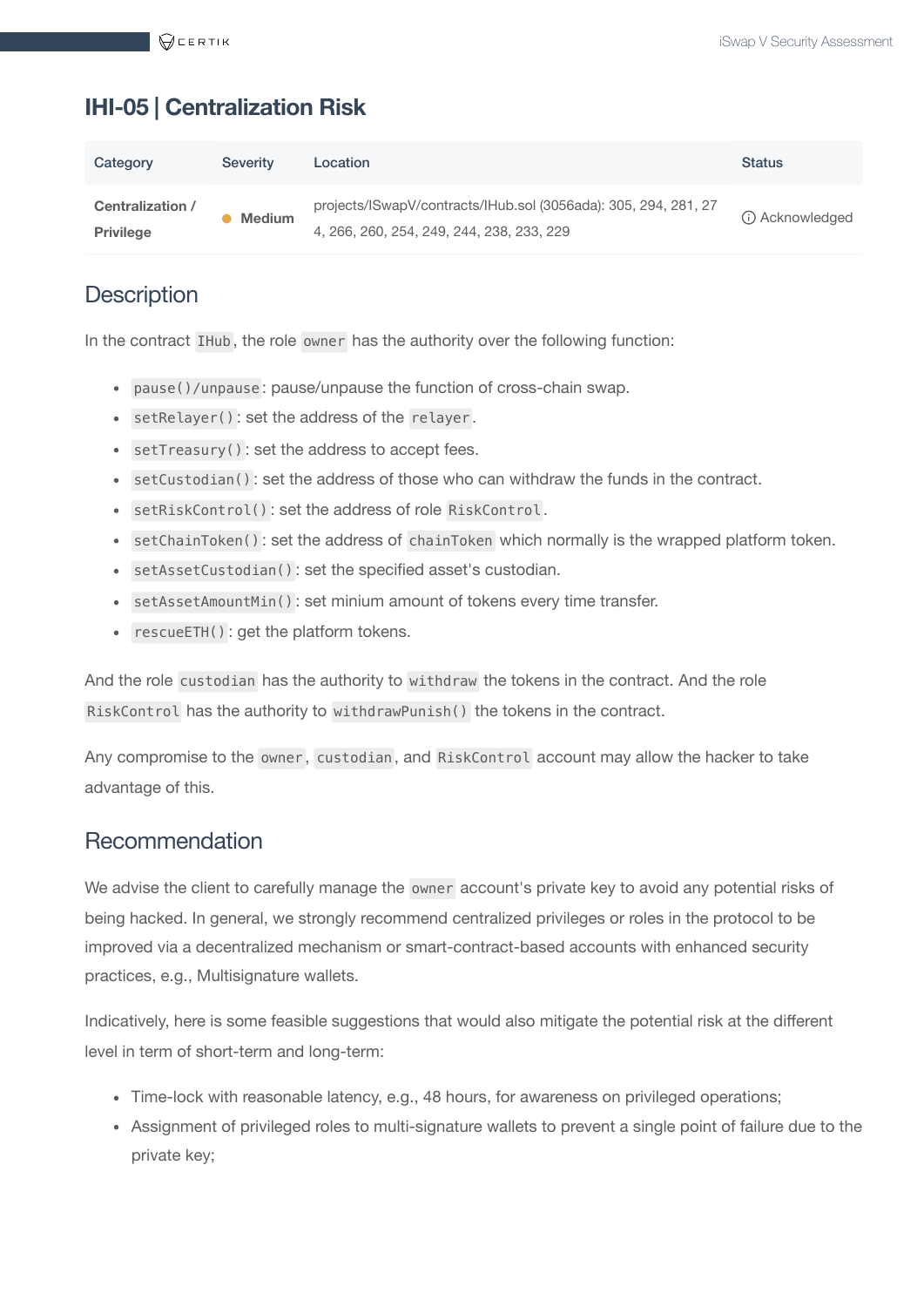• Introduction of a DAO/governance/voting module to increase transparency and user involvement.

## Alleviation

**[iSwap Team]**: We have a strict private key protection mechanism (signature machine mechanism), which is difficult to be attacked.

- 1. The private key is generated, encrypted, and stored by multiple parties. It can be accessed only after each party is authorized one by one;
- 2. During the signing process, we need to obtain partial private keys from multiple parties by encrypted transmission, and assemble them into the private key to complete the signature;
- 3. Hackers need to break the ISwap firewall first, then break multiple parties. Hackers need to break several symmetric and asymmetric encryption algorithms during this process, which is extremely difficult.

We have a strong emergency response mechanism:

- 1. We do not issue tokens and there are no user lock-ups, so user assets will not suffer losses;
- 2. We have a complete monitoring mechanism. When abnormal conditions such as the abnormal decrease of assets, loss of cross-chain transactions, inconsistent request hashes, etc. occur, the problem can be found within five minutes and resolved in time.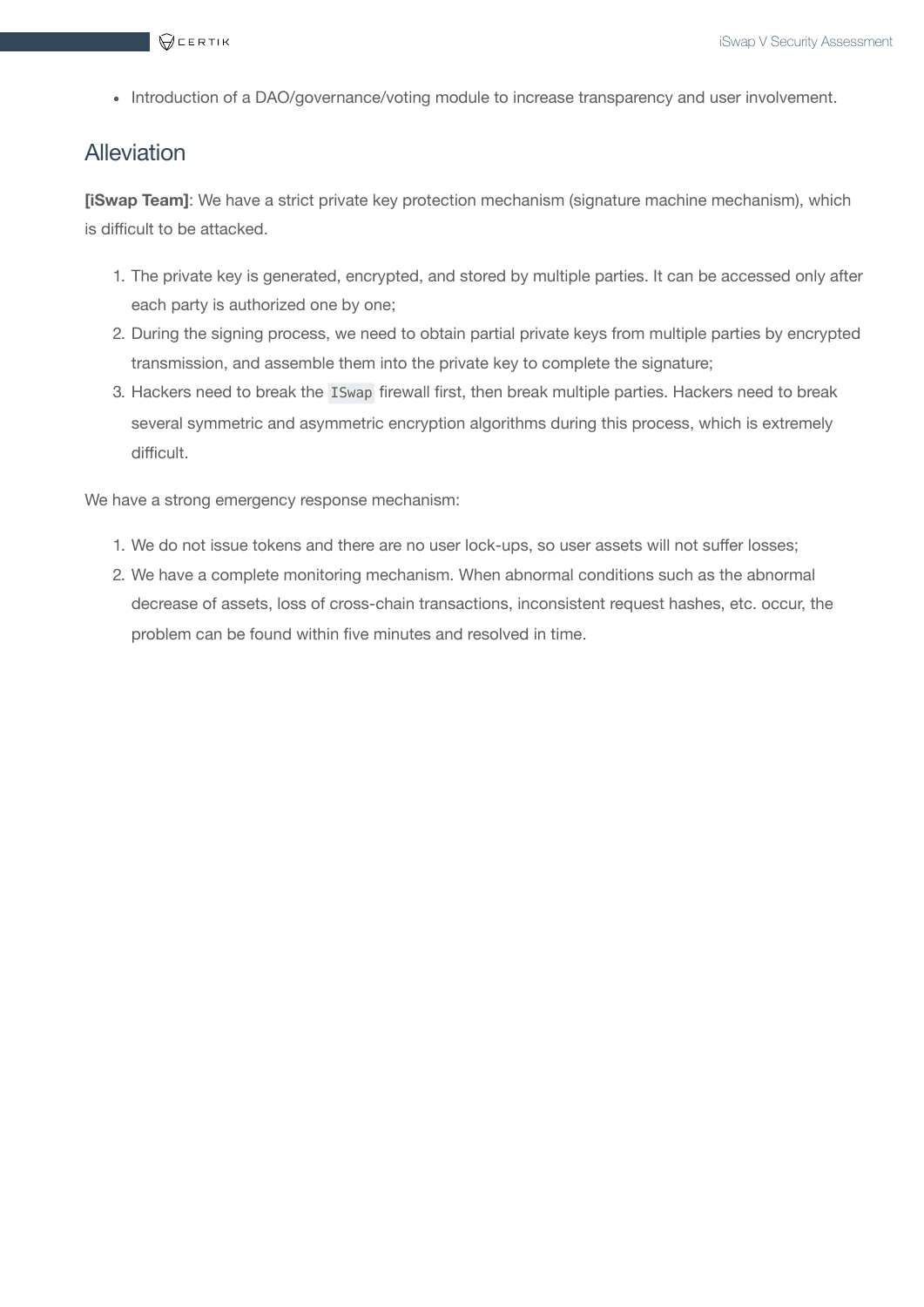## <span id="page-13-0"></span>**ISB-01 | Third Party Dependencies**

| Category                       | <b>Severity</b> | Location                                                                     | <b>Status</b>    |
|--------------------------------|-----------------|------------------------------------------------------------------------------|------------------|
| Logical<br><i><b>Issue</b></i> | Informational   | projects/ISwapV/contracts/ISwapBaseBridge.sol (3056ada): 24, 23<br>$9 - 240$ | (i) Acknowledged |

## **Description**

The contract is serving as the underlying entity to interact with third party DEX and ParamsParser protocols. The scope of the audit treats 3rd party entities as black boxes and assume their functional correctness. However, in the real world, 3rd parties can be compromised and this may lead to lost or stolen assets. In addition, upgrades of 3rd parties can possibly create severe impacts, such as increasing fees of 3rd parties, migrating to new LP pools, etc.

#### Recommendation

We understand that the business logic of IHub requires interaction with DEX and ParamsParser . We encourage the team to constantly monitor the statuses of 3rd parties to mitigate the side effects when unexpected activities are observed.

#### Alleviation

iSwap team acknowledged this finding.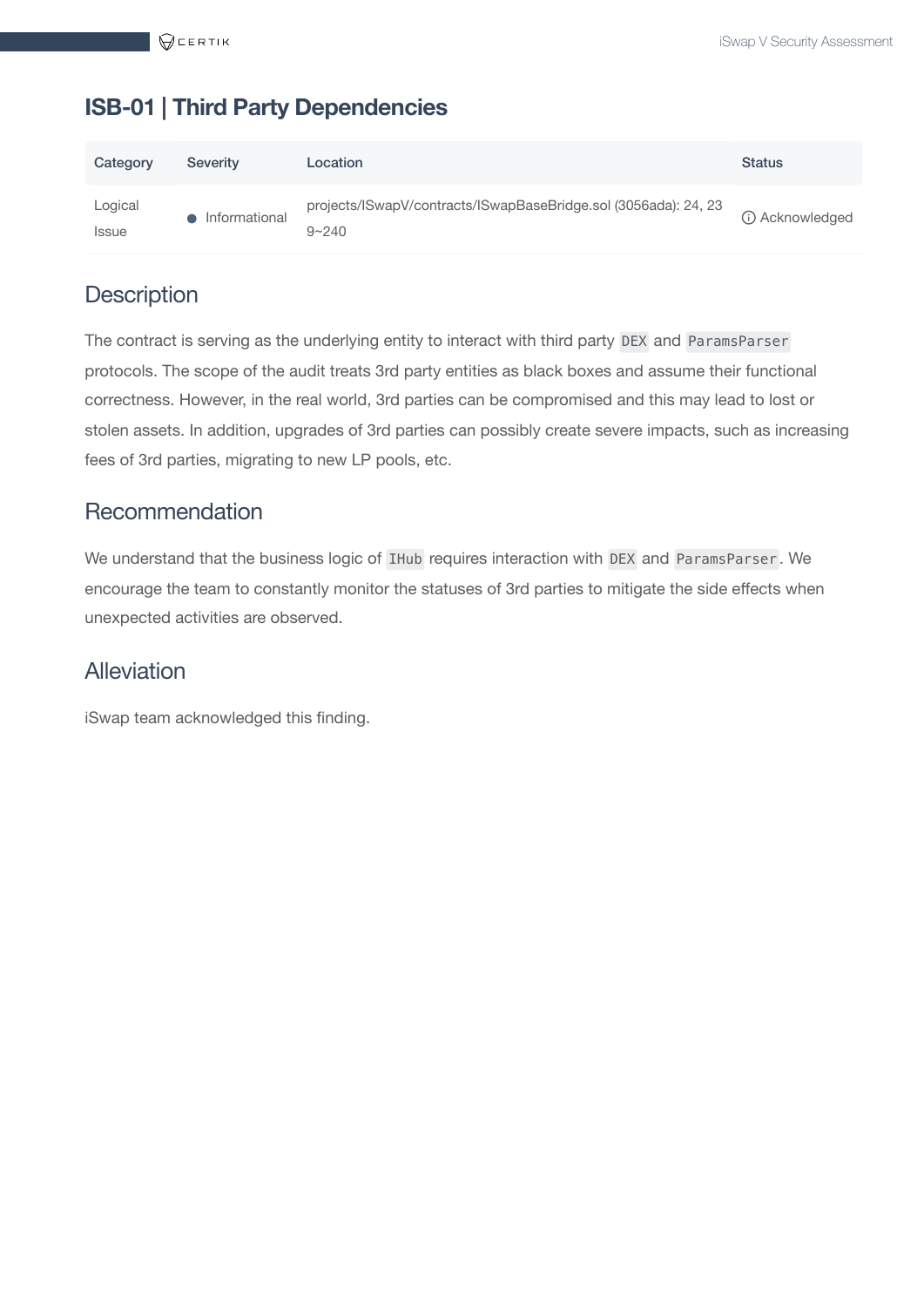## <span id="page-14-0"></span>**ISB-02 | Financial Models**

| Category      | <b>Severity</b> | Location                                                   | <b>Status</b>      |
|---------------|-----------------|------------------------------------------------------------|--------------------|
| Logical Issue | • Informational | projects/ISwapV/contracts/ISwapBaseBridge.sol (3056ada): 1 | $\oslash$ Resolved |

# **Description**

The main function of the ISwap protocol can be listed as follows:

- Normal token swap: the protocol provides the function of non-cross-chain token swap. The contract mainly uses the AMM contract to swap tokens.
- Cross-chain swap: the protocol provides the function of cross-chain token swap.
	- 1. Users transfer their tokens to the contract.
	- 2. The contract uses the AMM contract to swap the token from users to the bridgeToken .
	- 3. The relayer will call the function confirmSwapCrossChain() in the destination chain.
	- 4. The function confirmSwapCrossChain() will swap the bridgeToken to the token user want and the AMM will transfer those tokens to the user.

And then, there still are some questions:

- 1. What is the relayer ? Are they programs or human? How did it work?
- 2. The transaction data is not stored in the block-chain. How to make sure the data will not change during the period processing the transaction?

#### Recommendation

Financial models of blockchain protocols need to be resilient to attacks. They need to pass simulations and verifications to guarantee the security of the overall protocol.

The financial model of this protocol is not in the scope of this audit.

#### Alleviation

**[iSwap Team]**: The relayer is our off-chain program. The key data of user transactions will be uploaded to the chain,including source chain exchange path, exchange quantity, minimum exchange quantity, selected dex, target chain selected dex, target chain receiver, minimum received quantity.

The key data in the business process will be uploaded to the chain to ensure that the user's data will not be tampered with. The exchange of the source chain is completely carried out on the chain.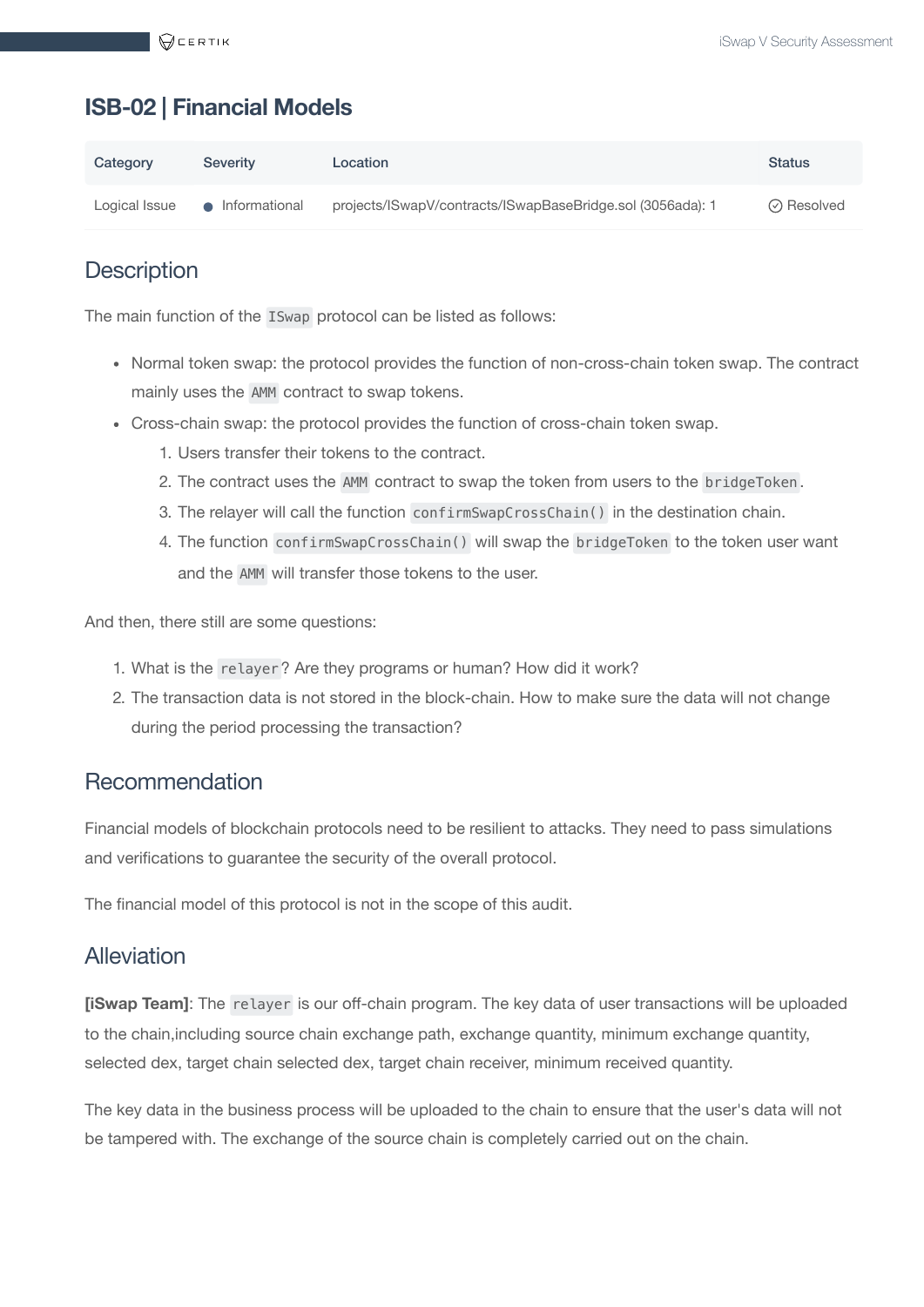The relayer will monitor the exchange result of the source chain. According to the exchange information of the target chain carried in the source chain transaction, the exchange transaction is initiated in the target chain contract. After the execution of the target chain contract is completed, the asset will be transferred to the target chain. Send to the target chain address specified in the source chain transaction to complete the cross-chain of assets.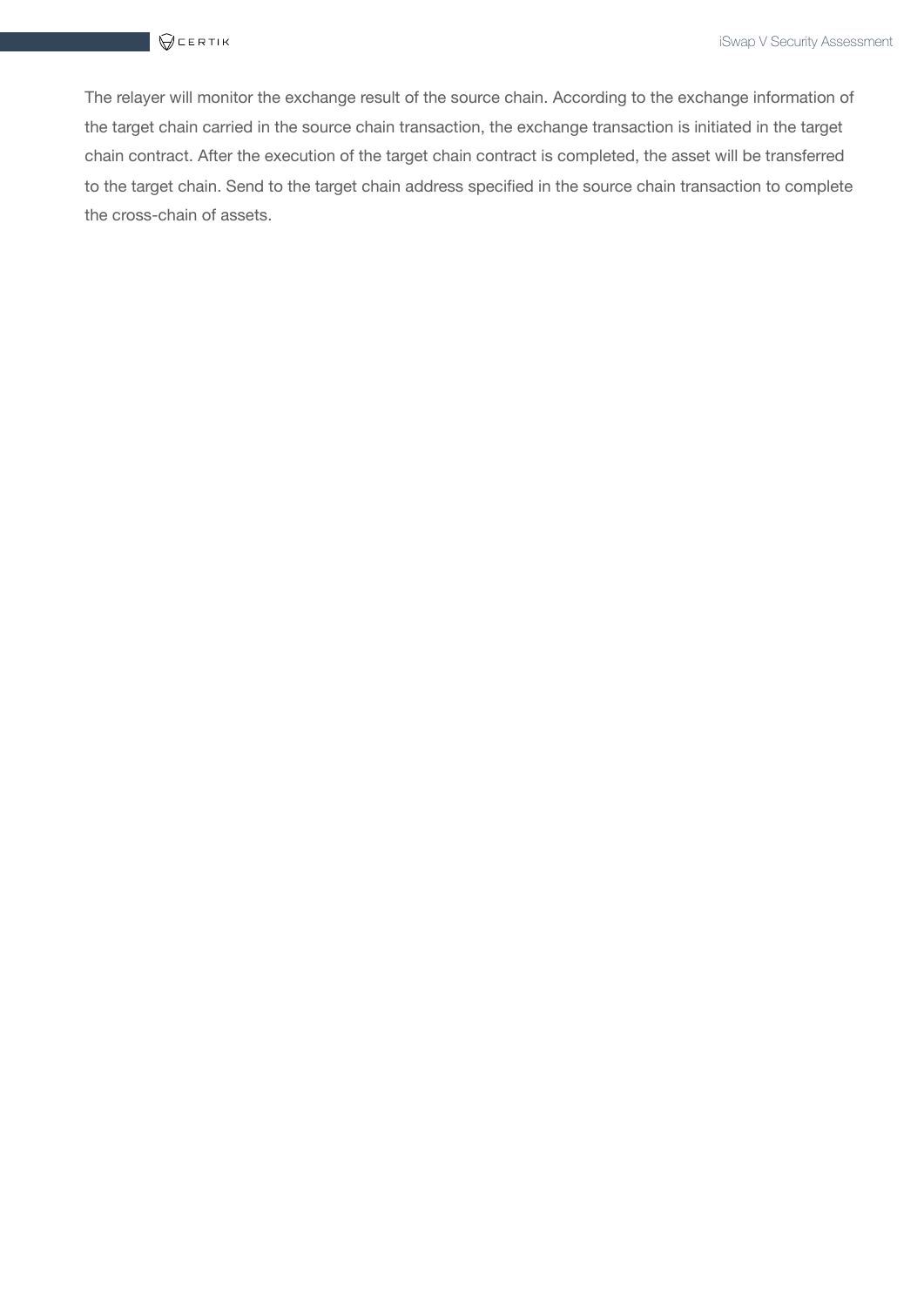### <span id="page-16-0"></span>**ISB-03 | Centralization Risk**

| Category                             | Severity      | Location                                                                                                     | <b>Status</b>    |
|--------------------------------------|---------------|--------------------------------------------------------------------------------------------------------------|------------------|
| Centralization /<br><b>Privilege</b> | <b>Medium</b> | projects/ISwapV/contracts/ISwapBaseBridge.sol (3056ada): 612,<br>594, 587, 580, 573, 564, 560, 529, 523, 507 | (i) Acknowledged |

## **Description**

In the contract ISwapBaseBridge , the role owner has the authority over the following function:

- setBlackList() : manage the blacklist.
- setDexRouter() : set the address of the DEX Router .
- setDexRouterFunc() : manage the function name of swapping tokens in different DEX Router .
- pause()/unpause : pause/unpause the function of cross-chain swap.
- setRelayer() : set the address of the relayer .
- setTreasury() : set the address to accept fees.
- setCustodian() : set the address of those who can withdraw the funds in the contract.
- withdrawal() : withdraw the tokens in the contract.
- rescueETH() : get the platform tokens.

And the role custodian has the authority to withdraw the tokens in the contract.

The role RiskControl has the authority to withdrawPunish() the tokens in the contract.

Any compromise to the owner , custodian , and RiskControl account may allow the hacker to take advantage of this.

#### Recommendation

We advise the client to carefully manage the owner account's private key to avoid any potential risks of being hacked.

In general, we strongly recommend centralized privileges or roles in the protocol to be improved via a decentralized mechanism or smart-contract-based accounts with enhanced security practices, e.g., Multisignature wallets.

Indicatively, here is some feasible suggestions that would also mitigate the potential risk at the different level in term of short-term and long-term:

• Time-lock with reasonable latency, e.g., 48 hours, for awareness on privileged operations;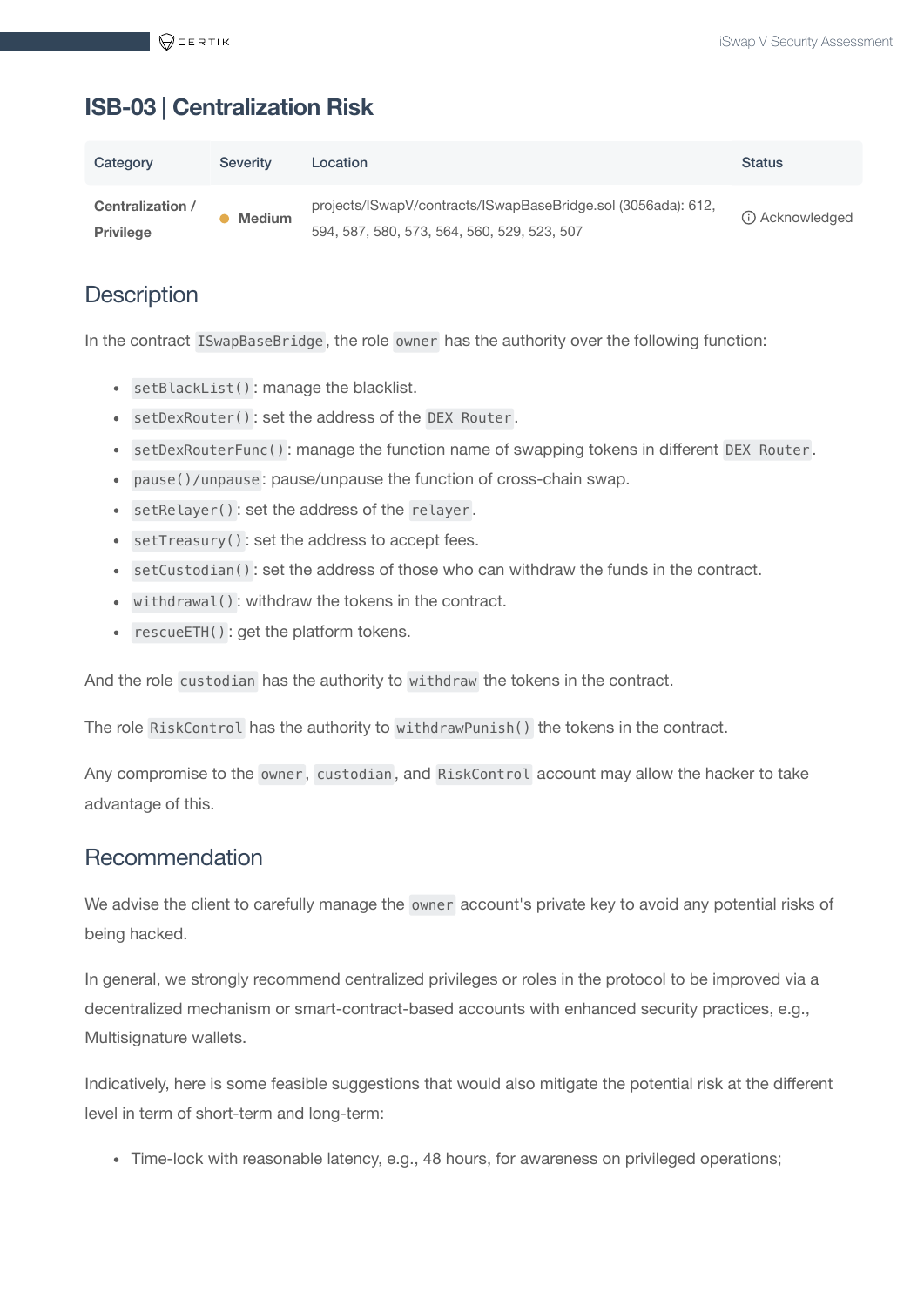- Assignment of privileged roles to multi-signature wallets to prevent a single point of failure due to the private key;
- Introduction of a DAO/governance/voting module to increase transparency and user involvement.

#### **Alleviation**

**[iSwap Team]**: We have a strict private key protection mechanism (signature machine mechanism), which is difficult to be attacked.

- 1. The private key is generated, encrypted, and stored by multiple parties. It can be accessed only after each party is authorized one by one;
- 2. During the signing process, we need to obtain partial private keys from multiple parties by encrypted transmission, and assemble them into the private key to complete the signature;
- 3. Hackers need to break the ISwap firewall first, then break multiple parties. Hackers need to break several symmetric and asymmetric encryption algorithms during this process, which is extremely difficult.

We have a strong emergency response mechanism:

- 1. We do not issue tokens and there are no user lock-ups, so user assets will not suffer losses;
- 2. We have a complete monitoring mechanism. When abnormal conditions such as the abnormal decrease of assets, loss of cross-chain transactions, inconsistent request hashes, etc. occur, the problem can be found within five minutes and resolved in time.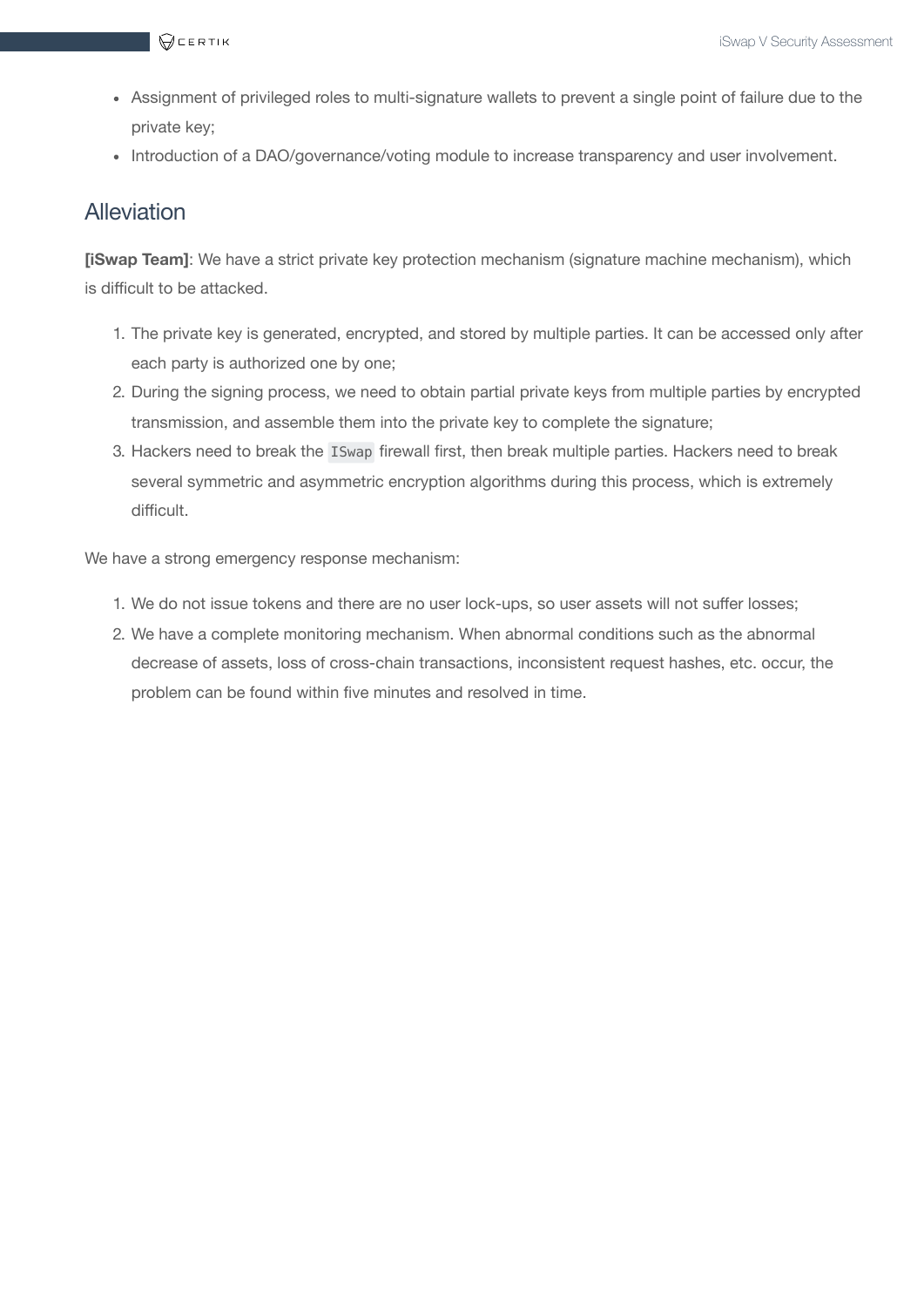# <span id="page-18-0"></span>**Appendix**

# **Finding Categories**

#### Centralization / Privilege

Centralization / Privilege findings refer to either feature logic or implementation of components that act against the nature of decentralization, such as explicit ownership or specialized access roles in combination with a mechanism to relocate funds.

#### Logical Issue

Logical Issue findings detail a fault in the logic of the linked code, such as an incorrect notion on how block.timestamp works.

## **Checksum Calculation Method**

The "Checksum" field in the "Audit Scope" section is calculated as the SHA-256 (Secure Hash Algorithm 2 with digest size of 256 bits) digest of the content of each file hosted in the listed source repository under the specified commit.

The result is hexadecimal encoded and is the same as the output of the Linux "sha256sum" command against the target file.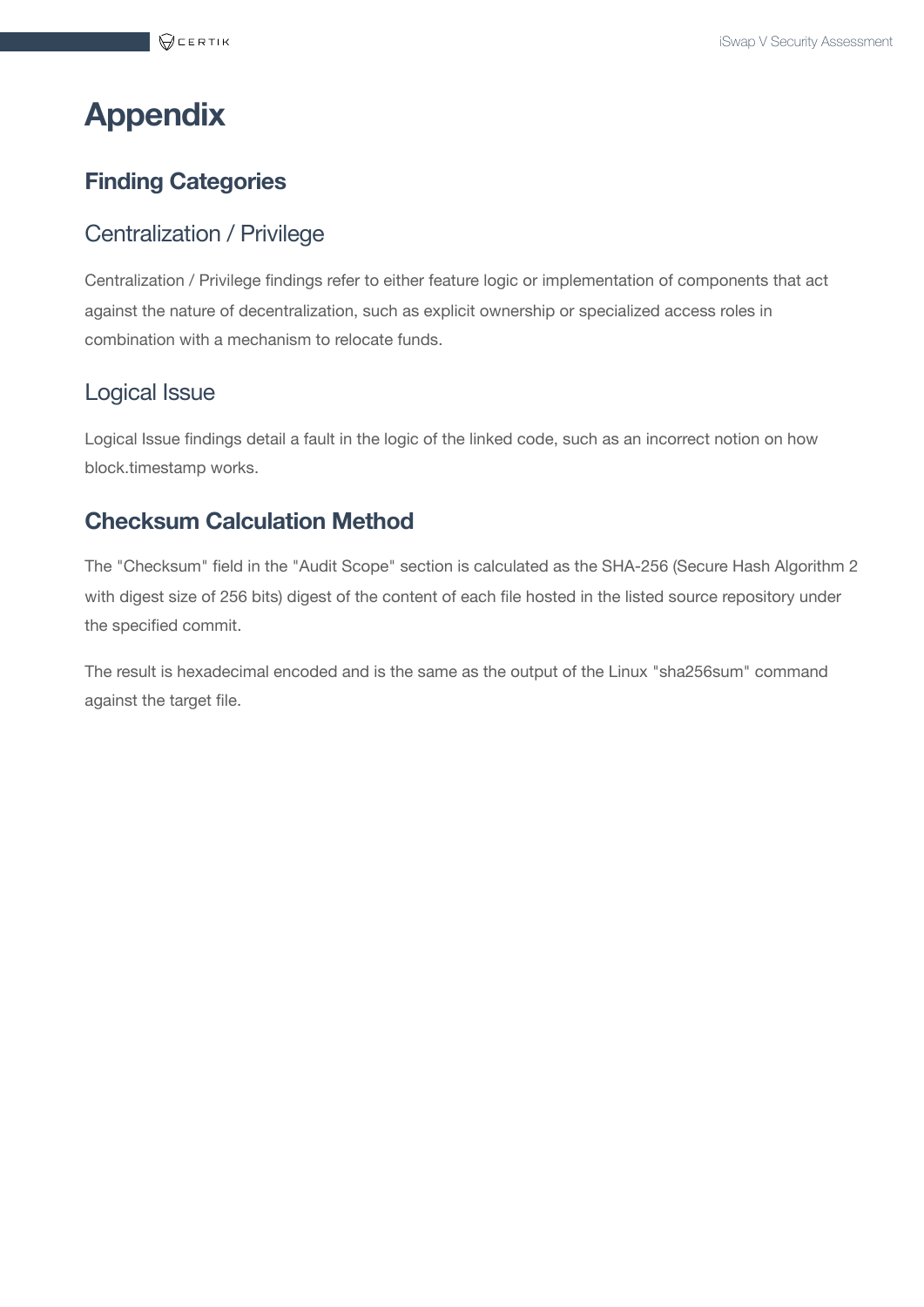# <span id="page-19-0"></span>**Disclaimer**

This report is subject to the terms and conditions (including without limitation, description of services, confidentiality, disclaimer and limitation of liability) set forth in the Services Agreement, or the scope of services, and terms and conditions provided to you ("Customer" or the "Company") in connection with the Agreement. This report provided in connection with the Services set forth in the Agreement shall be used by the Company only to the extent permitted under the terms and conditions set forth in the Agreement. This report may not be transmitted, disclosed, referred to or relied upon by any person for any purposes, nor may copies be delivered to any other person other than the Company, without CertiK's prior written consent in each instance.

This report is not, nor should be considered, an "endorsement" or "disapproval" of any particular project or team. This report is not, nor should be considered, an indication of the economics or value of any "product" or "asset" created by any team or project that contracts CertiK to perform a security assessment. This report does not provide any warranty or guarantee regarding the absolute bug-free nature of the technology analyzed, nor do they provide any indication of the technologies proprietors, business, business model or legal compliance.

This report should not be used in any way to make decisions around investment or involvement with any particular project. This report in no way provides investment advice, nor should be leveraged as investment advice of any sort. This report represents an extensive assessing process intending to help our customers increase the quality of their code while reducing the high level of risk presented by cryptographic tokens and blockchain technology.

Blockchain technology and cryptographic assets present a high level of ongoing risk. CertiK's position is that each company and individual are responsible for their own due diligence and continuous security. CertiK's goal is to help reduce the attack vectors and the high level of variance associated with utilizing new and consistently changing technologies, and in no way claims any guarantee of security or functionality of the technology we agree to analyze.

The assessment services provided by CertiK is subject to dependencies and under continuing development. You agree that your access and/or use, including but not limited to any services, reports, and materials, will be at your sole risk on an as-is, where-is, and as-available basis. Cryptographic tokens are emergent technologies and carry with them high levels of technical risk and uncertainty. The assessment reports could include false positives, false negatives, and other unpredictable results. The services may access, and depend upon, multiple layers of third-parties.

ALL SERVICES, THE LABELS, THE ASSESSMENT REPORT, WORK PRODUCT, OR OTHER MATERIALS, OR ANY PRODUCTS OR RESULTS OF THE USE THEREOF ARE PROVIDED "AS IS" AND "AS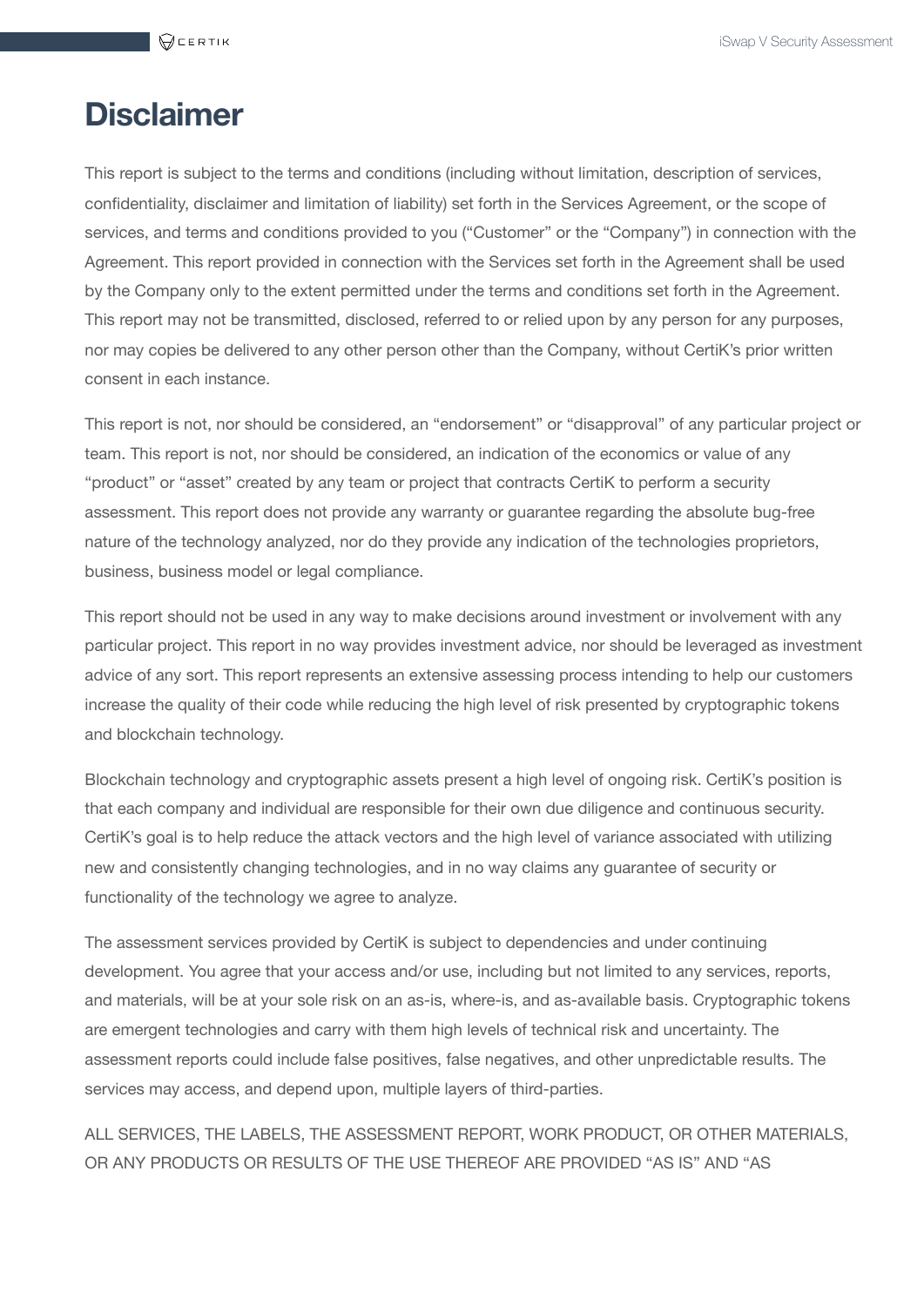AVAILABLE" AND WITH ALL FAULTS AND DEFECTS WITHOUT WARRANTY OF ANY KIND. TO THE MAXIMUM EXTENT PERMITTED UNDER APPLICABLE LAW, CERTIK HEREBY DISCLAIMS ALL WARRANTIES, WHETHER EXPRESS, IMPLIED, STATUTORY, OR OTHERWISE WITH RESPECT TO THE SERVICES, ASSESSMENT REPORT, OR OTHER MATERIALS. WITHOUT LIMITING THE FOREGOING, CERTIK SPECIFICALLY DISCLAIMS ALL IMPLIED WARRANTIES OF MERCHANTABILITY, FITNESS FOR A PARTICULAR PURPOSE, TITLE AND NON-INFRINGEMENT, AND ALL WARRANTIES ARISING FROM COURSE OF DEALING, USAGE, OR TRADE PRACTICE. WITHOUT LIMITING THE FOREGOING, CERTIK MAKES NO WARRANTY OF ANY KIND THAT THE SERVICES, THE LABELS, THE ASSESSMENT REPORT, WORK PRODUCT, OR OTHER MATERIALS, OR ANY PRODUCTS OR RESULTS OF THE USE THEREOF, WILL MEET CUSTOMER'S OR ANY OTHER PERSON'S REQUIREMENTS, ACHIEVE ANY INTENDED RESULT, BE COMPATIBLE OR WORK WITH ANY SOFTWARE, SYSTEM, OR OTHER SERVICES, OR BE SECURE, ACCURATE, COMPLETE, FREE OF HARMFUL CODE, OR ERROR-FREE. WITHOUT LIMITATION TO THE FOREGOING, CERTIK PROVIDES NO WARRANTY OR UNDERTAKING, AND MAKES NO REPRESENTATION OF ANY KIND THAT THE SERVICE WILL MEET CUSTOMER'S REQUIREMENTS, ACHIEVE ANY INTENDED RESULTS, BE COMPATIBLE OR WORK WITH ANY OTHER SOFTWARE, APPLICATIONS, SYSTEMS OR SERVICES, OPERATE WITHOUT INTERRUPTION, MEET ANY PERFORMANCE OR RELIABILITY STANDARDS OR BE ERROR FREE OR THAT ANY ERRORS OR DEFECTS CAN OR WILL BE CORRECTED.

WITHOUT LIMITING THE FOREGOING, NEITHER CERTIK NOR ANY OF CERTIK'S AGENTS MAKES ANY REPRESENTATION OR WARRANTY OF ANY KIND, EXPRESS OR IMPLIED AS TO THE ACCURACY, RELIABILITY, OR CURRENCY OF ANY INFORMATION OR CONTENT PROVIDED THROUGH THE SERVICE. CERTIK WILL ASSUME NO LIABILITY OR RESPONSIBILITY FOR (I) ANY ERRORS, MISTAKES, OR INACCURACIES OF CONTENT AND MATERIALS OR FOR ANY LOSS OR DAMAGE OF ANY KIND INCURRED AS A RESULT OF THE USE OF ANY CONTENT, OR (II) ANY PERSONAL INJURY OR PROPERTY DAMAGE, OF ANY NATURE WHATSOEVER, RESULTING FROM CUSTOMER'S ACCESS TO OR USE OF THE SERVICES, ASSESSMENT REPORT, OR OTHER MATERIALS.

ALL THIRD-PARTY MATERIALS ARE PROVIDED "AS IS" AND ANY REPRESENTATION OR WARRANTY OF OR CONCERNING ANY THIRD-PARTY MATERIALS IS STRICTLY BETWEEN CUSTOMER AND THE THIRD-PARTY OWNER OR DISTRIBUTOR OF THE THIRD-PARTY MATERIALS.

THE SERVICES, ASSESSMENT REPORT, AND ANY OTHER MATERIALS HEREUNDER ARE SOLELY PROVIDED TO CUSTOMER AND MAY NOT BE RELIED ON BY ANY OTHER PERSON OR FOR ANY PURPOSE NOT SPECIFICALLY IDENTIFIED IN THIS AGREEMENT, NOR MAY COPIES BE DELIVERED TO, ANY OTHER PERSON WITHOUT CERTIK'S PRIOR WRITTEN CONSENT IN EACH INSTANCE.

NO THIRD PARTY OR ANYONE ACTING ON BEHALF OF ANY THEREOF, SHALL BE A THIRD PARTY OR OTHER BENEFICIARY OF SUCH SERVICES, ASSESSMENT REPORT, AND ANY ACCOMPANYING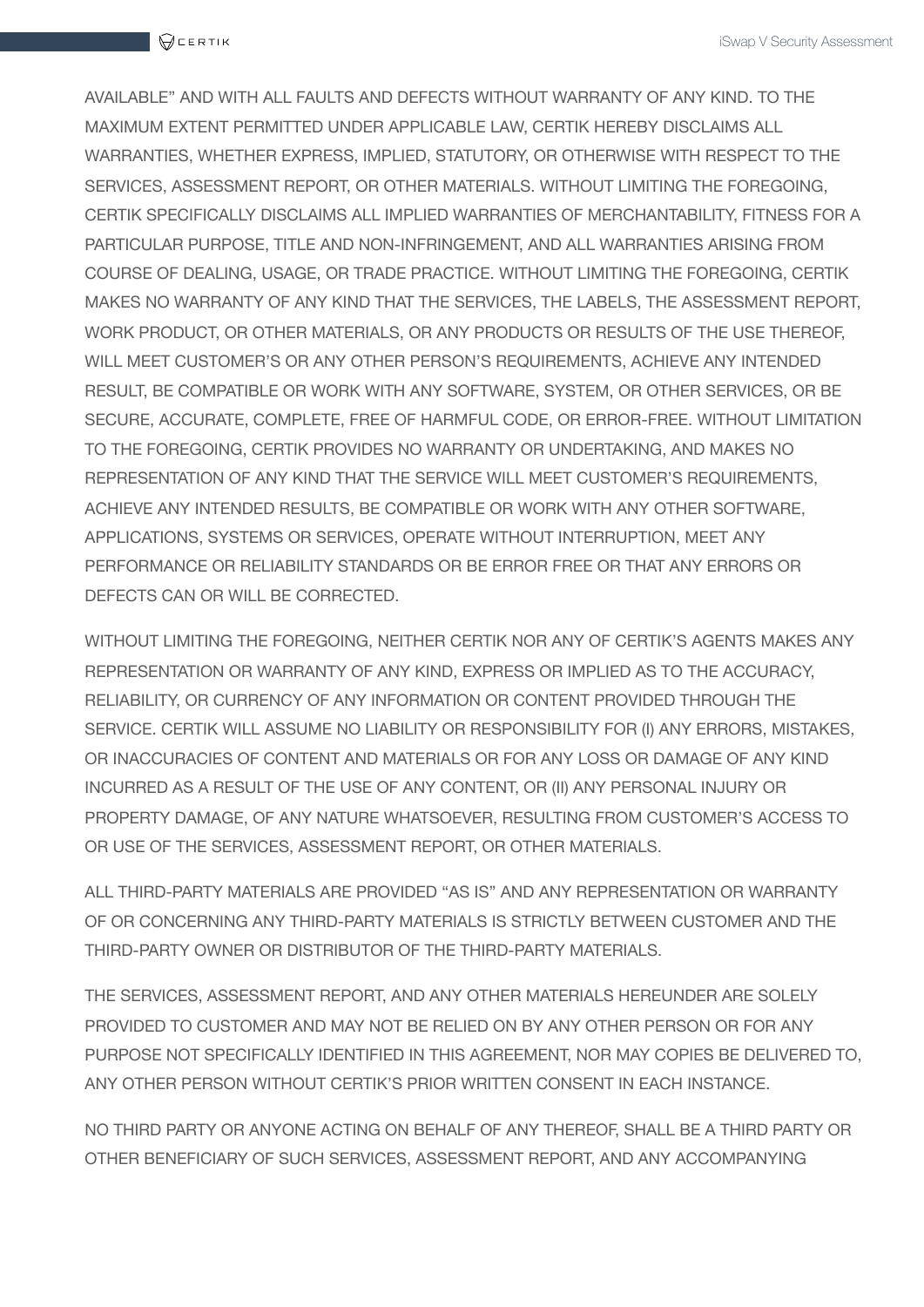MATERIALS AND NO SUCH THIRD PARTY SHALL HAVE ANY RIGHTS OF CONTRIBUTION AGAINST CERTIK WITH RESPECT TO SUCH SERVICES, ASSESSMENT REPORT, AND ANY ACCOMPANYING MATERIALS.

THE REPRESENTATIONS AND WARRANTIES OF CERTIK CONTAINED IN THIS AGREEMENT ARE SOLELY FOR THE BENEFIT OF CUSTOMER. ACCORDINGLY, NO THIRD PARTY OR ANYONE ACTING ON BEHALF OF ANY THEREOF, SHALL BE A THIRD PARTY OR OTHER BENEFICIARY OF SUCH REPRESENTATIONS AND WARRANTIES AND NO SUCH THIRD PARTY SHALL HAVE ANY RIGHTS OF CONTRIBUTION AGAINST CERTIK WITH RESPECT TO SUCH REPRESENTATIONS OR WARRANTIES OR ANY MATTER SUBJECT TO OR RESULTING IN INDEMNIFICATION UNDER THIS AGREEMENT OR OTHERWISE.

FOR AVOIDANCE OF DOUBT, THE SERVICES, INCLUDING ANY ASSOCIATED ASSESSMENT REPORTS OR MATERIALS, SHALL NOT BE CONSIDERED OR RELIED UPON AS ANY FORM OF FINANCIAL, TAX, LEGAL, REGULATORY, OR OTHER ADVICE.